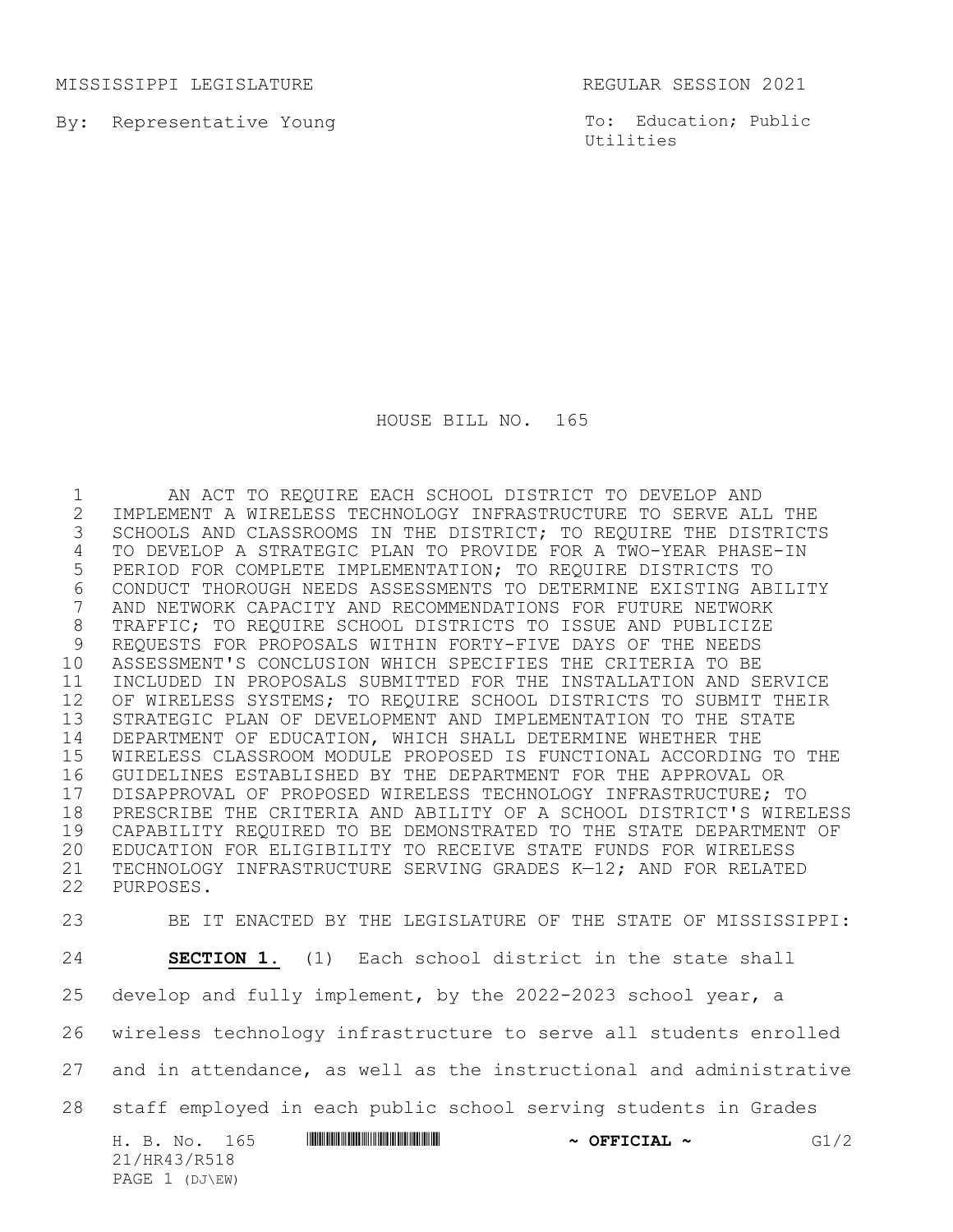K-12. Each district shall develop a strategic plan to provide for a two-year phase-in period, beginning with the 2021-2022 school year for complete implementation, which reflects both the newly identified needs of the district in totality and each independent school facility operating therein and the progress made toward plan goals and objectives. A thorough needs assessment shall be conducted examining existing network capacity and the status of all technical equipment, along with research on recommendations for future network traffic.

 (2) At the conclusion of the needs assessment of system infrastructure, each school district, in order to solicit, encourage and guide the development of a quality wireless school and classroom environment, shall issue and publicize requests for proposals (RFP) within forty-five (45) days of the needs assessment's conclusion. The content and dissemination of the request for proposals must be consistent with the purposes and requirements of this act. The school district's request for proposals must include the following:

 (a) A clear statement of any preferences the school district desires to incorporate as a feature of its technology development to achieve optimal performance of its wired and wireless network;

 (b) A description of the infrastructure framework that the district has determined necessary for the continued

H. B. No. 165 \*HR43/R518\* **~ OFFICIAL ~** 21/HR43/R518 PAGE 2 (DJ\EW)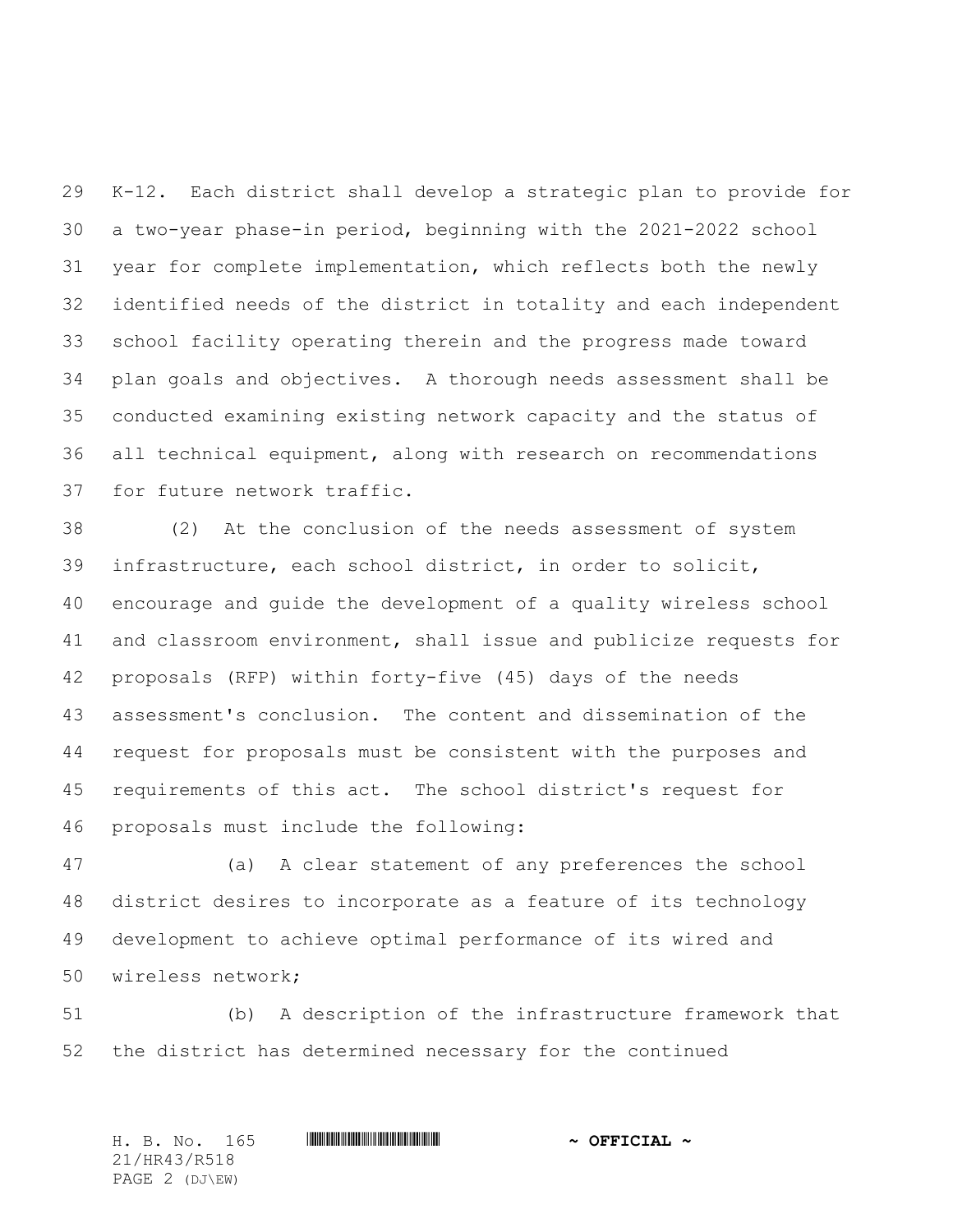administration, operation, oversight and evaluation of the established network system;

 (c) The criteria that will guide the district's decision to approve or deny a submitted proposal for installation and service; and

 (d) A clear statement of appropriately detailed questions, as well as guidelines, concerning the format and content essential for submitted proposals to demonstrate the capacities necessary to establish and operate a successful wireless technology infrastructure and the district's wide area network internal circuits, that supports wireless access points in every classroom and multiple access points throughout common areas on school campuses.

 (3) Each school district shall submit its strategic plan of development and implementation to the State Department of Education, which shall determine whether the wireless classroom module proposed is functional according to the guidelines established by the department for the approval or disapproval of proposed wireless technology infrastructures.

 **SECTION 2.** In order to be eligible to receive state funds for wireless technology infrastructure serving Grades K—12, school districts shall first demonstrate to the State Department of Education that the infrastructure meets or exceeds the following:

 (a) **Functionality**. The wireless system shall ensure coverage such that there is sufficient capacity to connect all

| H. B. No. 165  |  |  | $\sim$ OFFICIAL $\sim$ |
|----------------|--|--|------------------------|
| 21/HR43/R518   |  |  |                        |
| PAGE 3 (DJ\EW) |  |  |                        |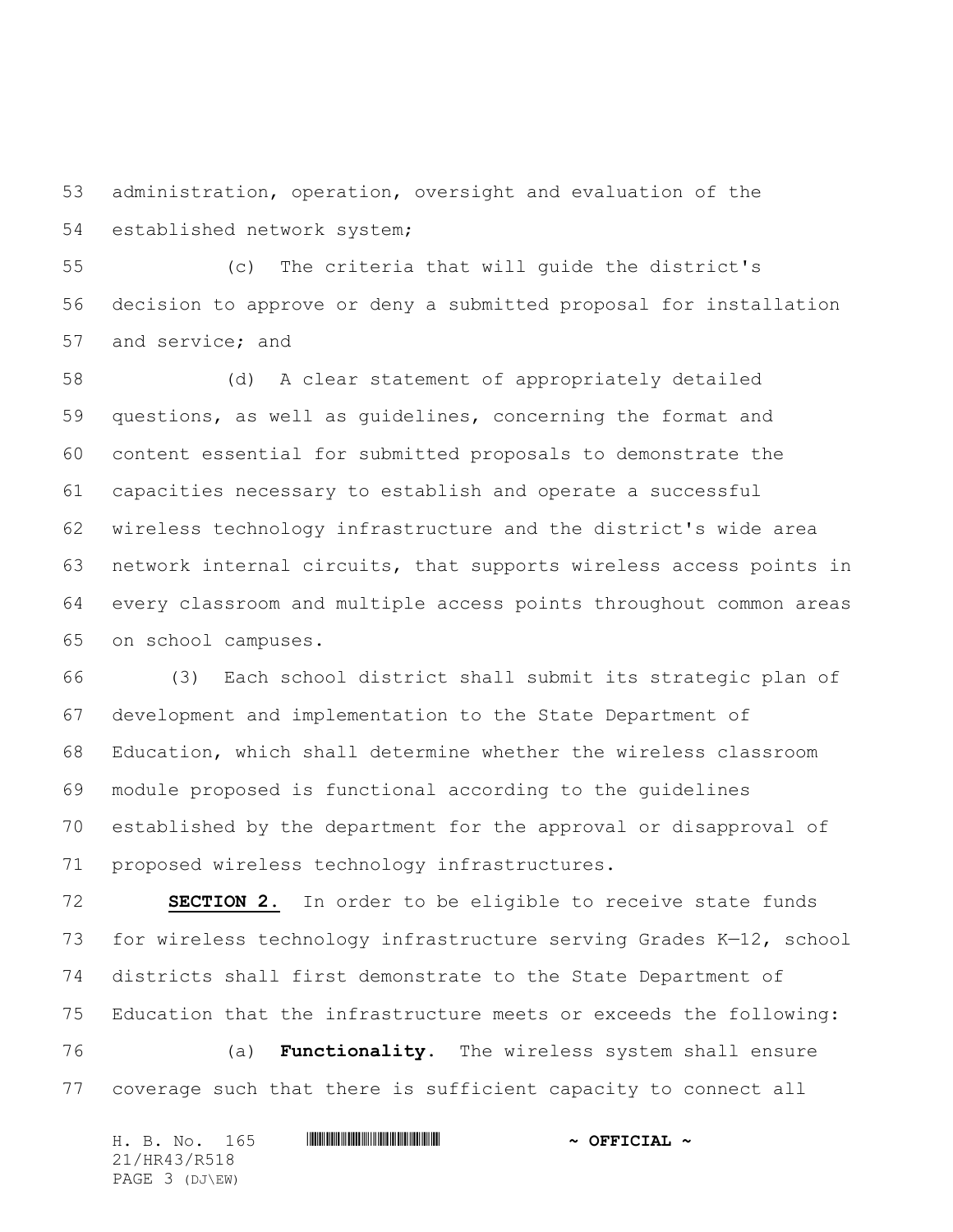mobile computing devices to the wireless local area network (LAN) from any instructional and administrative area in the school. Students and educators will experience a transparent roaming connectivity to the wireless LAN while moving through all rooms 82 and common areas in the school building. The wireless system shall include access to all instructional areas as well as all administrative areas including, at a minimum, academic classrooms 85 for all content areas, frequently used study areas, media centers, assembly spaces, libraries and administrative offices. The functionality shall meet requirements established under this section.

 (b) **Validation testing**. System validation testing shall be conducted by school districts in conjunction with the State Department of Education to confirm the wireless installation meets or exceeds the functional requirements and performance and reliability specifications established under this section. The validation test shall provide the school district the opportunity to test its wireless system and assure the State Department of Education that the solution meets or exceeds established performance and reliability standards established by the department. The testing shall include connectivity, usability and reliability during the first year of full implementation. The department reserves the right to require additional testing as deemed appropriate to ensure the ongoing functionality and integrity of the wireless system. All installations shall include

H. B. No. 165 \*HR43/R518\* **~ OFFICIAL ~** 21/HR43/R518 PAGE 4 (DJ\EW)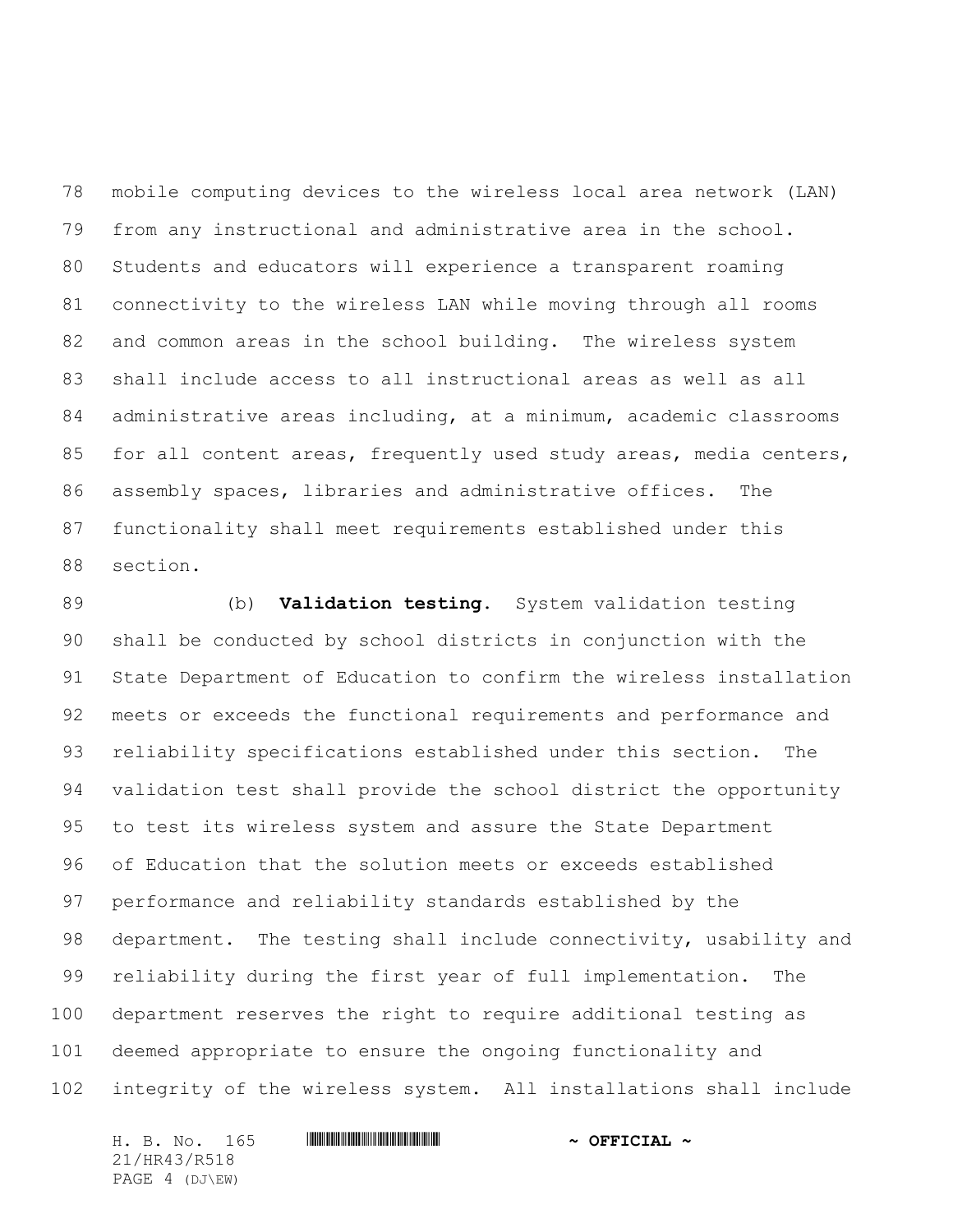a site work completion and satisfaction verification signed by the responsible individuals designated by both the school district and the department.

 (c) **Content filtering and wireless security.** Internet content filtering shall be included as part of any wireless internet access made available to children, and shall include an acceptable use policy to be agreed to by every individual who accesses and uses the district's wireless technology infrastructure. The filtering solution shall be configurable to school district policies on acceptable, age appropriate internet content. The content filtering shall include the ability:

 (i) For each school to manage its own filtering policies, including the decision to block specific categories of content and to maintain its own whitelist and blacklist overrides;

 (ii) To provide individual district utilization and filtering reports, including the most frequently visited websites, the most frequently visited categories, the most frequently blocked websites, search terms most frequently used and 121 the top authenticated users;

122 (iii) To audit all changes to content filtering; (iv) For all reporting and management of content filtering to be available through any internet—connected browser and efficiently perform all content filtering functions; and (v) To protect against eavesdropping and unauthorized access, which shall include encryption or other

|              |  |  | H. B. No. 165  |  | $\sim$ OFFICIAL $\sim$ |  |  |
|--------------|--|--|----------------|--|------------------------|--|--|
| 21/HR43/R518 |  |  |                |  |                        |  |  |
|              |  |  | PAGE 5 (DJ\EW) |  |                        |  |  |